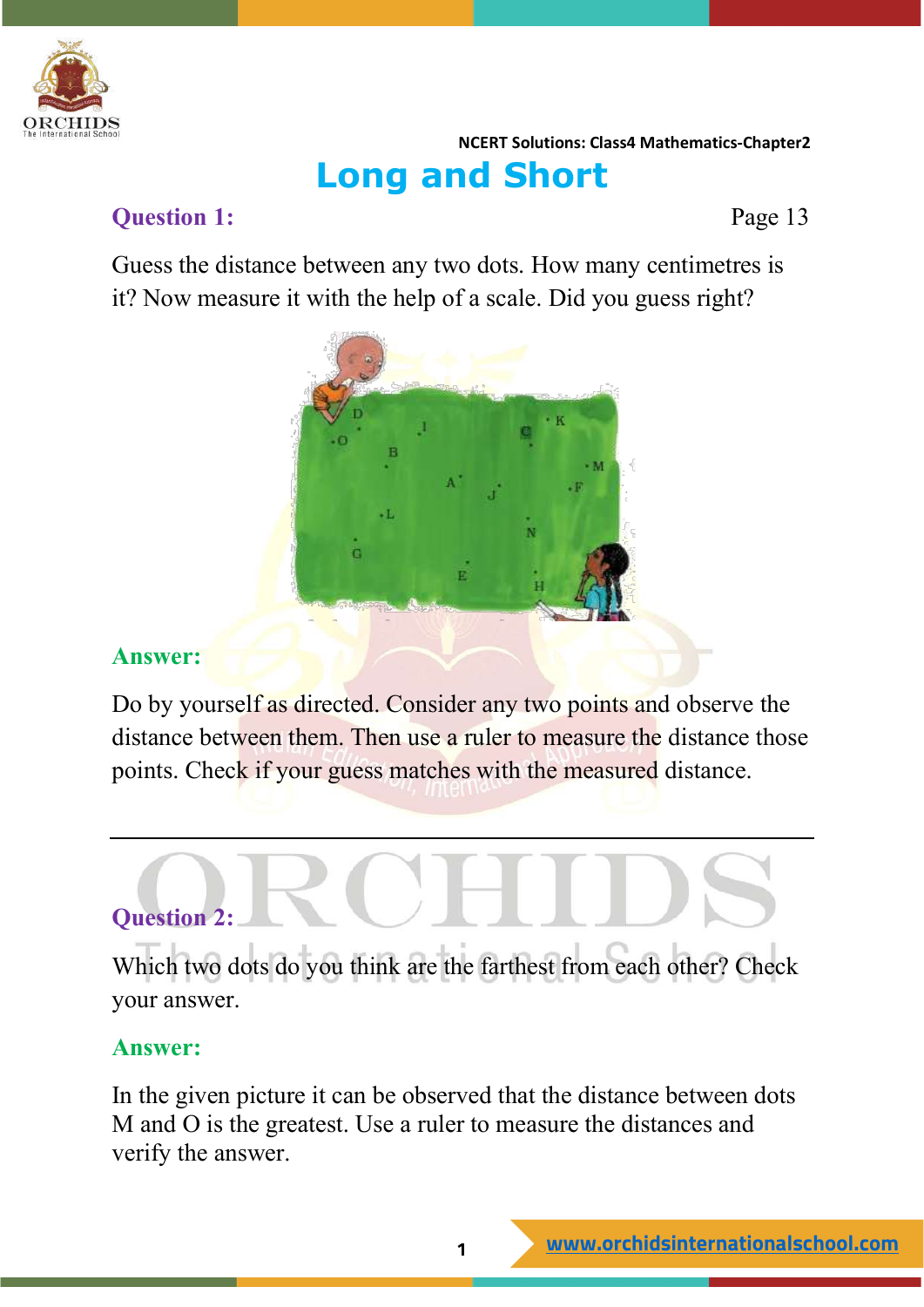

#### **Question 3:**

Which two dots are nearest to each other? Check your answer.

#### **Answer:**

In the given picture it can be observed that the distance between dots D and O is the smallest. Use a ruler to measure the distances and verify the answer.

#### **Question 4:** Page 14

Look at the picture and explain how Birbal made Akbar's line shorter.

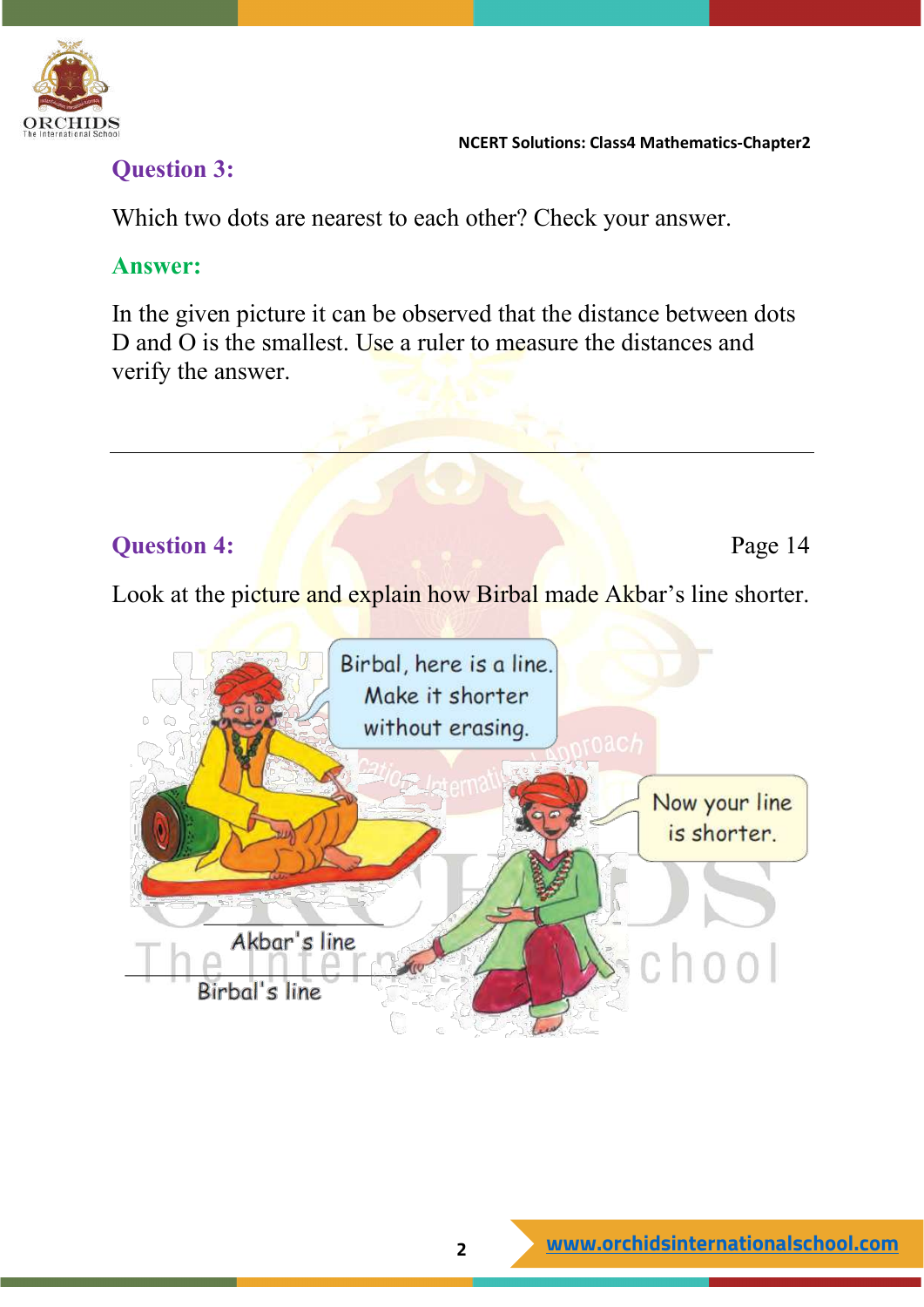

#### **Answer:**

To make a line shorter without erasing it, you can draw a longer line. Birbal did the same. He drew a line longer than the Akbar's line to make Akbar's line shorter.

#### **Question 5:**

Make her right arm 1 cm longer than the left arm.

#### **Answer:**

Take a ruler and measure the left arm. Draw a right arm same as the left arm and then increase the length by 1 cm.



#### **Question 6:**

Draw a cup 1 cm shorter than this cup.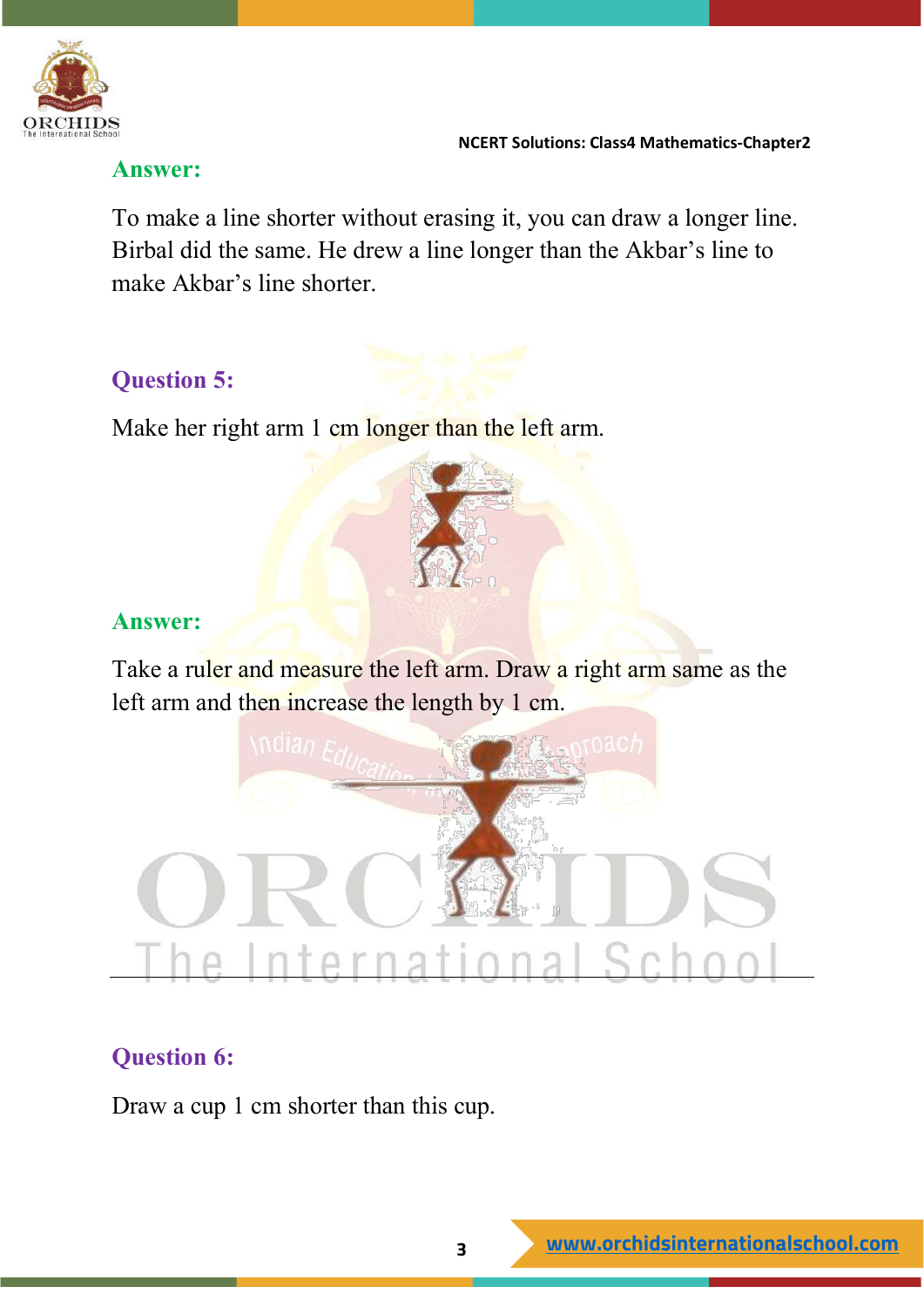



#### **Answer:**

Take a ruler and measure the height of the cup. Draw a similar cup but its height should be 1 cm less than the given cup.



#### **Question 7:**

Draw a broom half as long as this broom.

\ndian Educe

#### **Answer:**

Measure the length of the given broom. Draw a similar broom but its length should be halfof the length of the given broom.

*<u>Andr</u>, Internally</u>* 

# The International School

#### **Question 8:**

Draw another hair of double the length.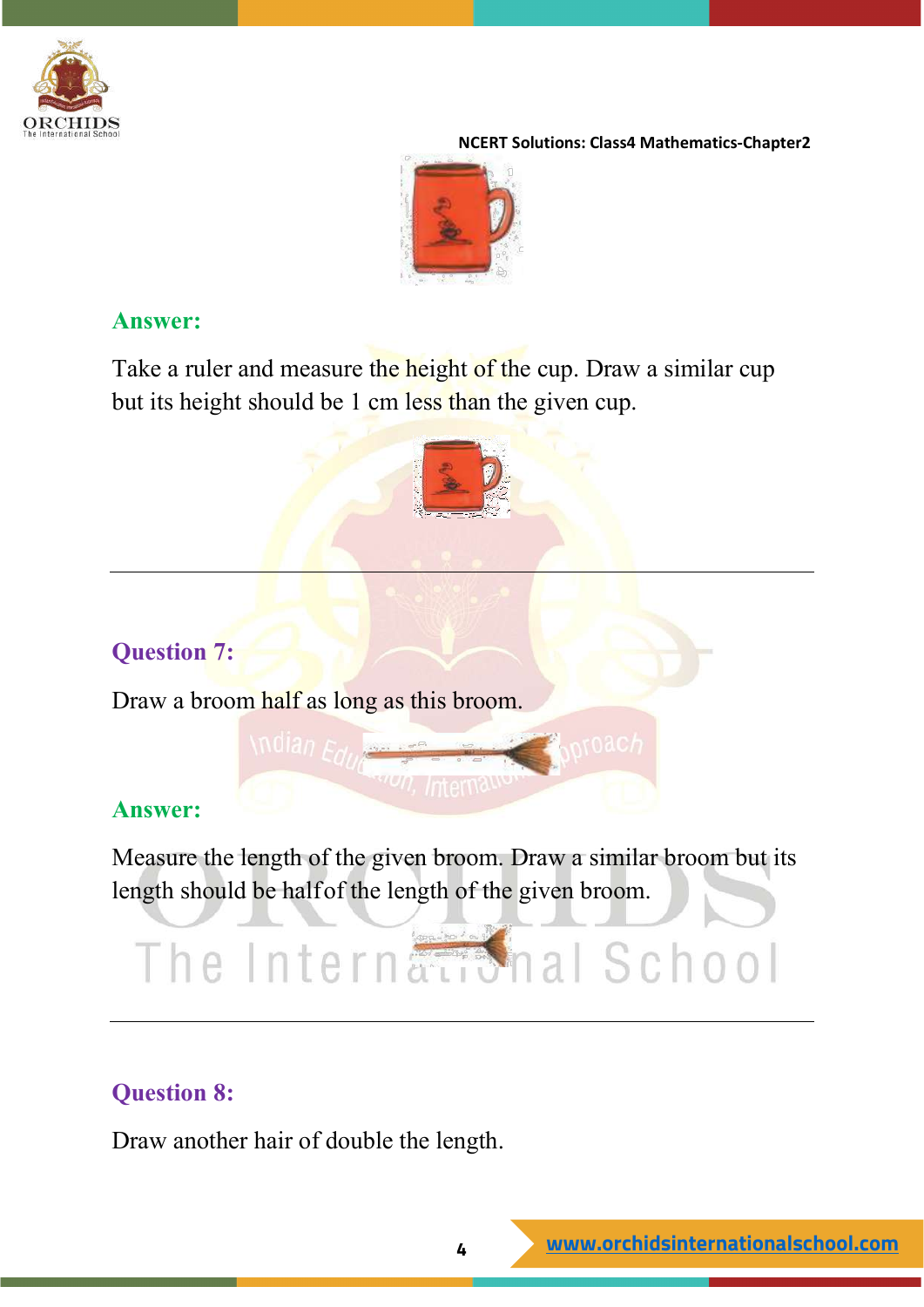



#### **Answer:**

Observe the length of the hair in the given picture. Draw another hair with twice as length of given hair.



#### **Question 9:** Page 15

Do you remember that in Class 3 you measured your height? Do you think you have grown taller? How much?

#### **Answer:**

Try to remember your height when you were in Class 3. Measure your present height. If your present height is more than your height in class 3 then you have grown taller.

Subtract your height in class 3 from your present height to see how much taller you have become.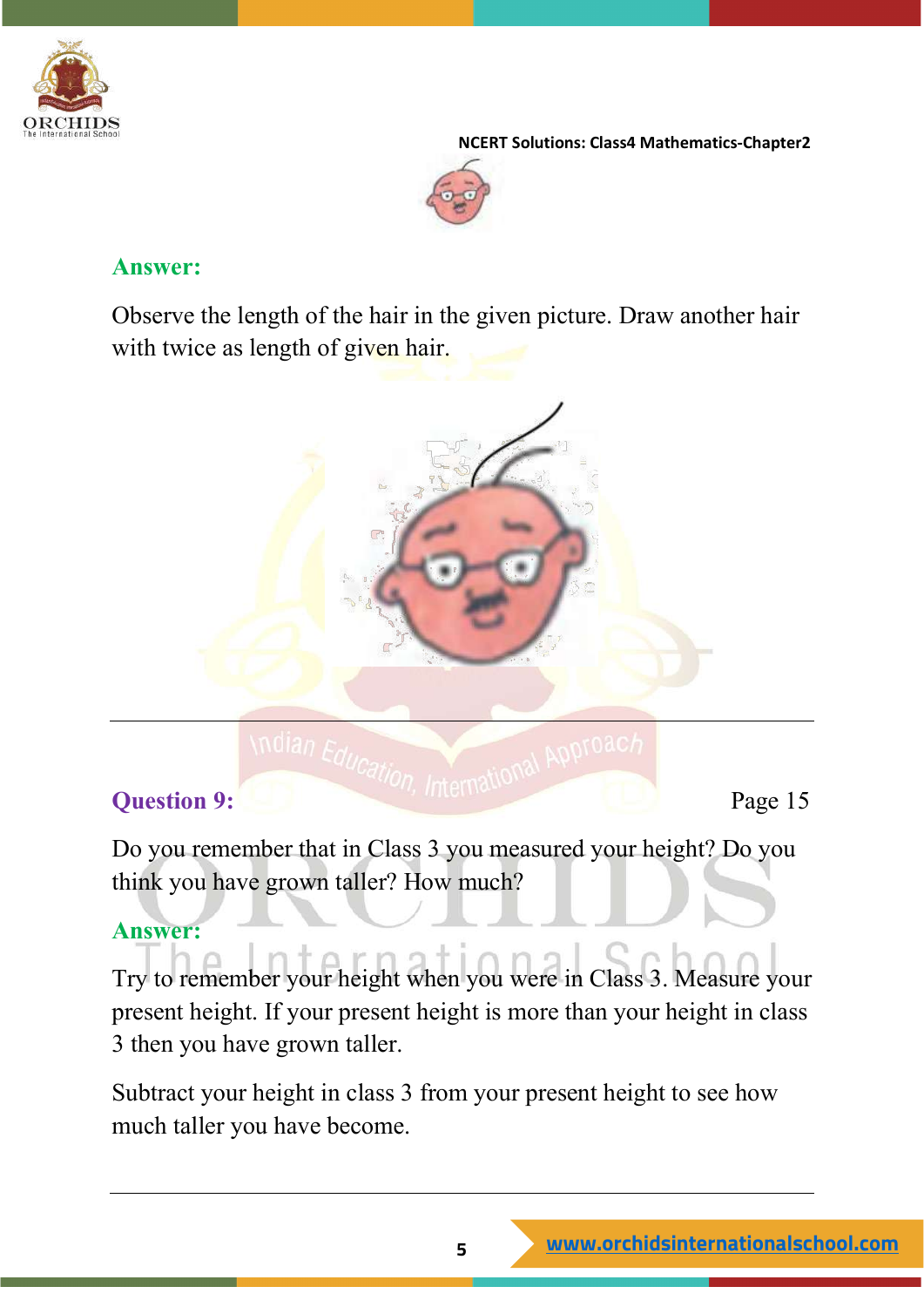

#### **Question 10:**

Have your friends also grown taller? Find out and fill the table below.

| Last year's<br>height (in cm) | This year's<br>height (in cm) | How many cm<br>have they grown? |
|-------------------------------|-------------------------------|---------------------------------|
|                               |                               |                                 |
|                               |                               |                                 |
|                               |                               |                                 |
|                               |                               |                                 |
|                               |                               |                                 |

#### **Answer:**

Ask your friends what was their height when they were in class 3. Measure their present height and subtract it from the last year's height to fill the table.

### **Question 11:**

Jhumpa once read a list of the tallest people in the world. One of them was 272 cm tall! That is just double of Jhumpa's height. How tall is Jhumpa? cm.

#### **Answer:**

The height of one of the tallest people is 272 cm. Jhumpa's height is equal to half of 272 cm.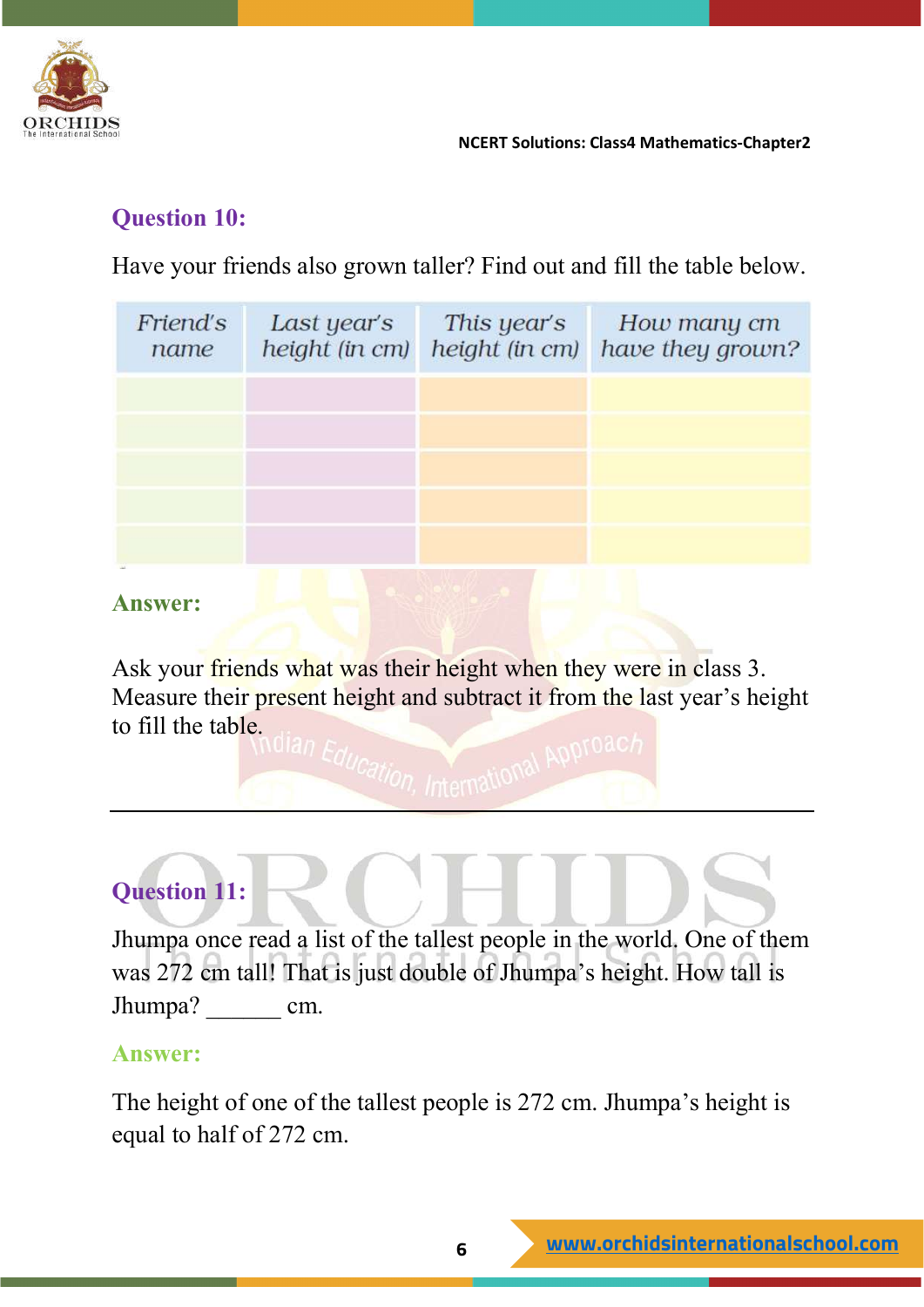

 **NCERT Solutions: Class4 Mathematics-Chapter2** Divide 272 by 2 to get Jhumpa's height.

 $272 \div 2 = 136$ 

Therefore, Jhumpa's height is 136 cm.

#### **Question 12:**

Could that person pass through the door of your classroom without bending?

#### **Answer:**

Measure the height of the classroom's door. If the height of the door is more than 272 cm, then the person can easily pass through the door but if it is less than 272 cm, the person needs to bend to pass the door.

#### **Question 13:**

Will his head touch the roof of your house if he stands straight?

#### **Answer:**

Measure the height your roof. If the height is more than 272 cm, the person's head will not touch the roof. If it is less than 272 cm, his head will touch the roof. **ALL COLL ALL READER**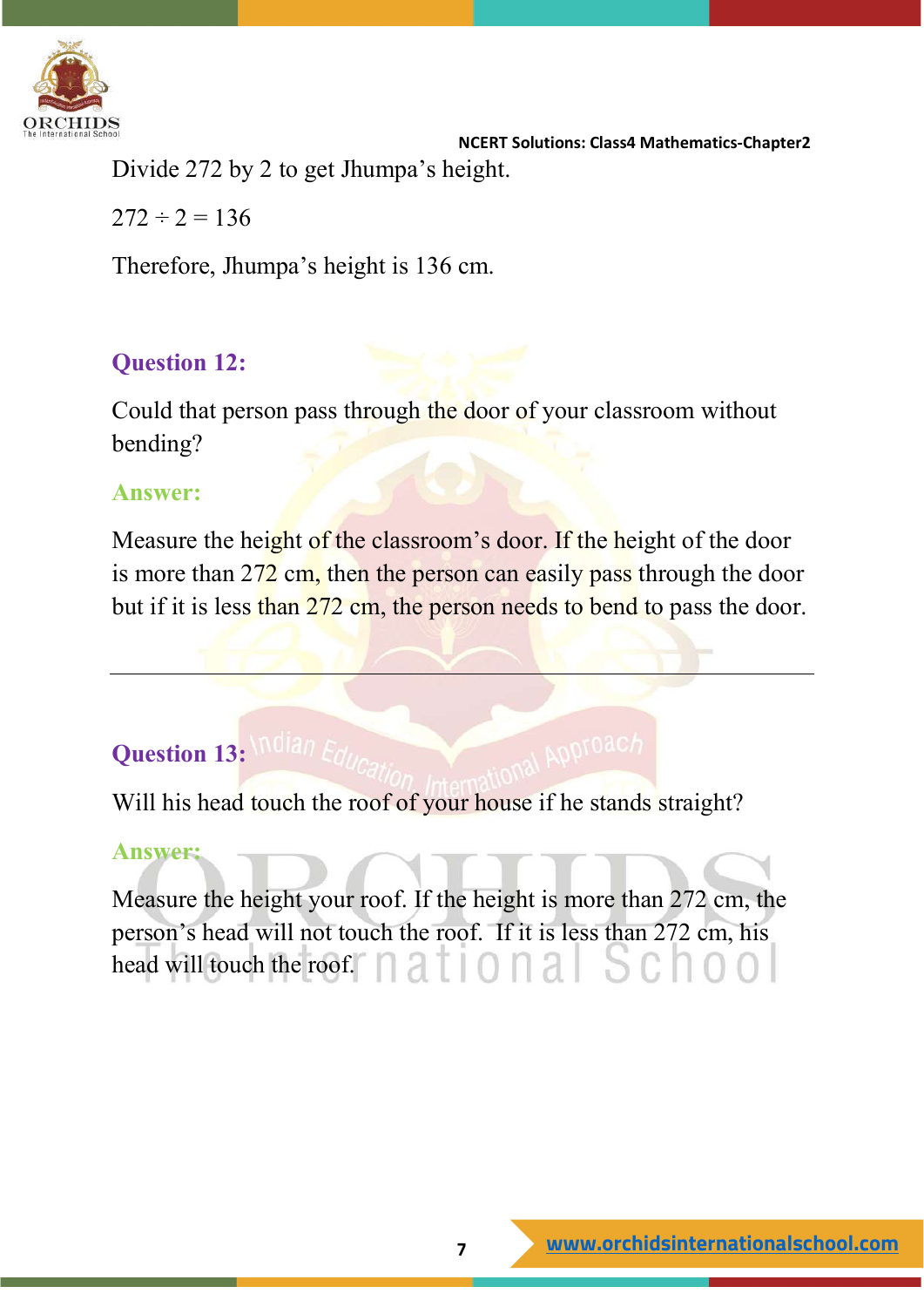

#### **Question 14:**

Who is the tallest in your family?

Who is the shortest in your family?

What is the difference between their heights?

#### **Answer:**

Observe the height of your family members and answer the question by yourself.



To answer the question below choose from the distances

- 3 metres
- 6 metres
- 10 metres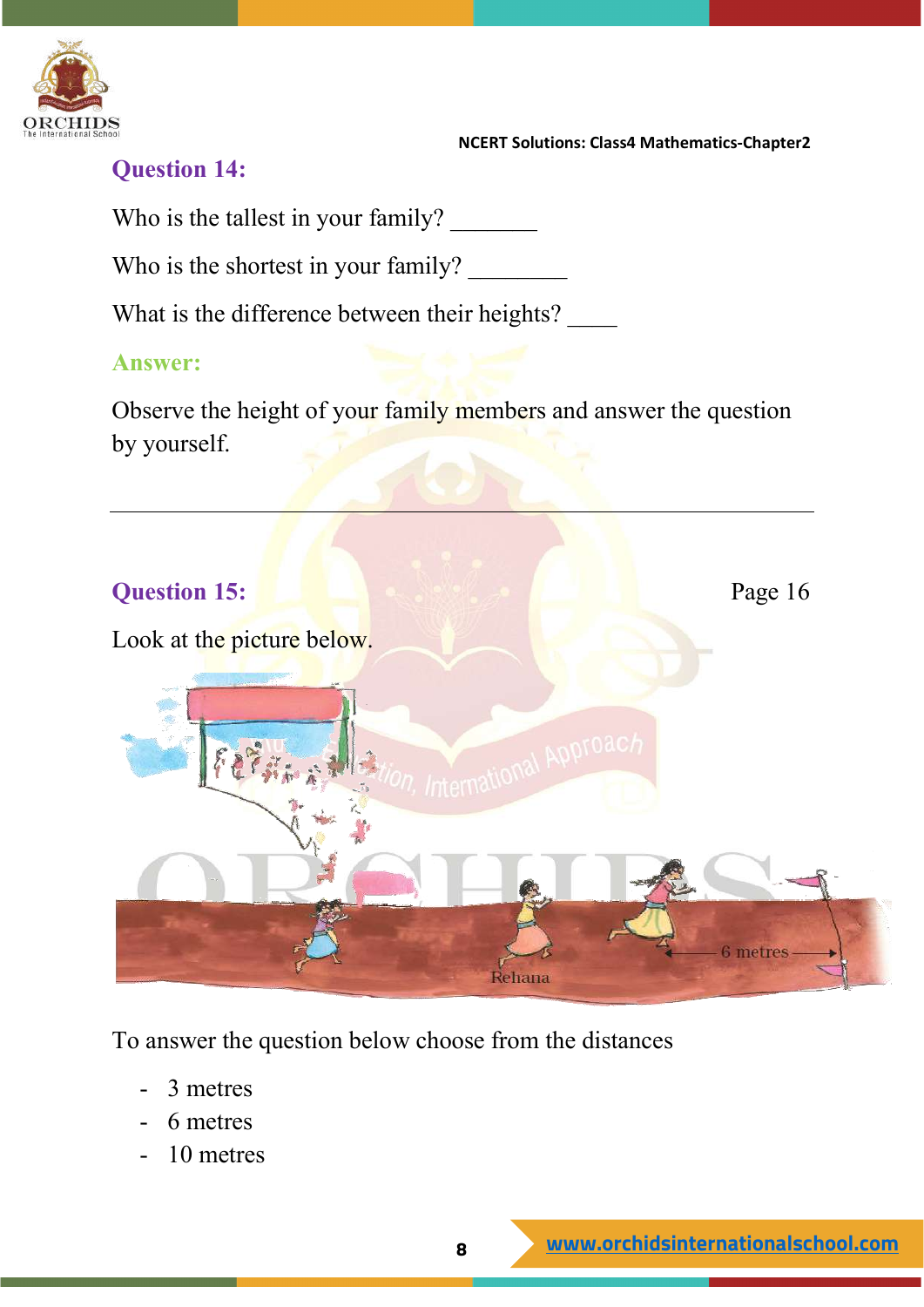

- 15 metres

How far is Rehana from the Arundhati?

#### **Answer:**

From the given picture it can be observed that the distance between Rehana and Arundhati is about half the distance of Arundhati from the finishing line.

Divide 6 by 2 to get the distance of Rehana from Arundhati.

 $6 \div 2 = 3$ 

Therefore, Rehana is 3 meters far from Arundhati.

#### **Question 16:**

How far ahead is Rehana from Konkana and Uma?

#### **Answer:**

From the given picture it can be observed that the distance of Rehana from Konkana and Uma is about two times the distance of Rehana from Arundhati.

Multiply 3 meters by 2 to get the distance of Rehana from Konkana International Schoo and Uma.

 $3 \times 2 = 6$ 

Therefore, Rehana is approximately 6 m ahead from Konkana and Uma.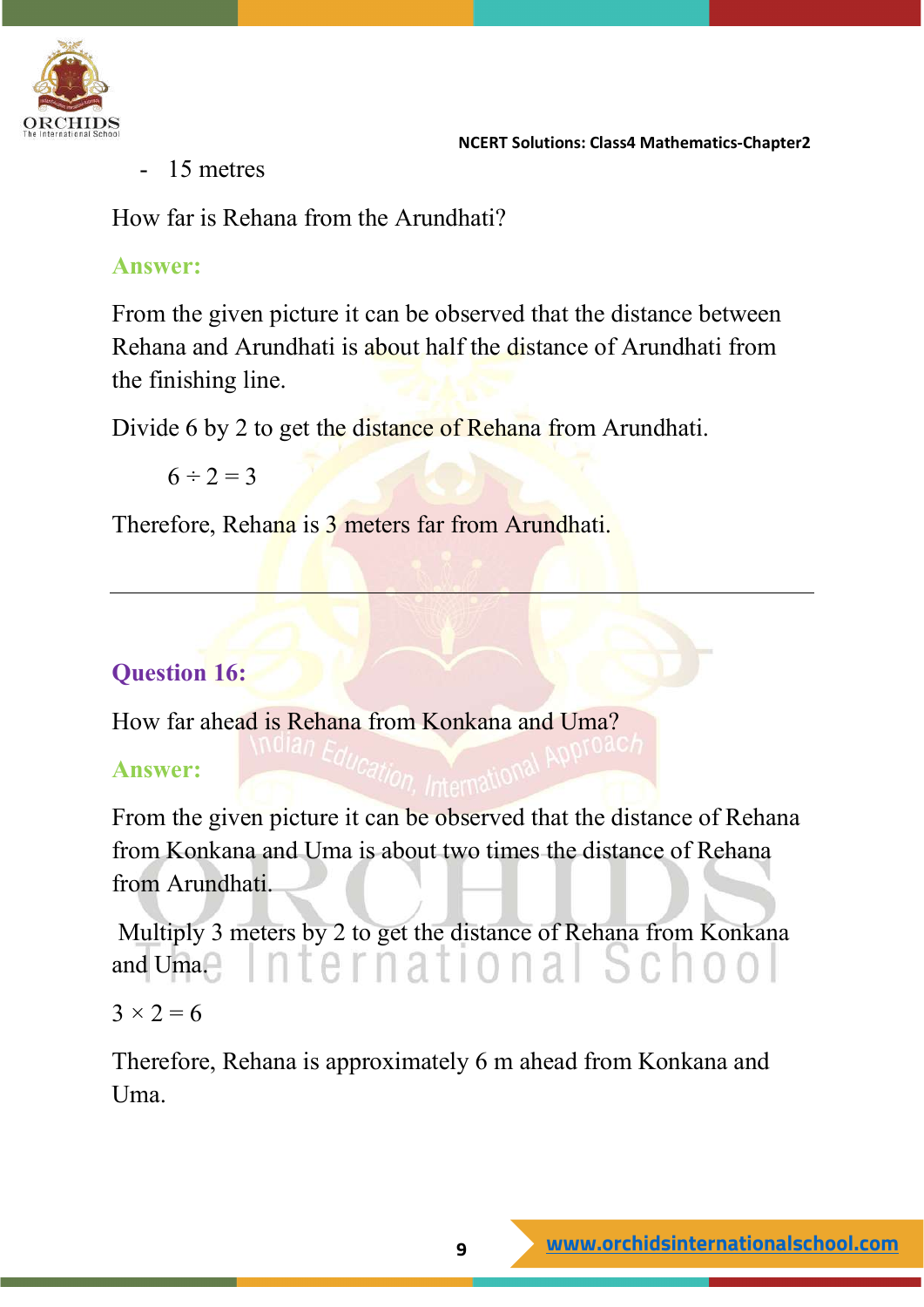

#### **Question 17:**

How far are Konkana and Uma from the finishing line?

#### **Answer:**

The distance of Konhana and Uma from the finishing line is equal to the sum of the distance of Rehana from Konhana and Uma, the distance of Rehana from Arundhati, and the distance of Arundhati from the finishing line.

Therefore, add 6, 3, and 6 to get the distance of Konkana and Uma from the finishing line.

 $6 + 3 + 6 = 15$ 

Hence, Konkana and Uma are 15 m far from the finishing line.

#### **Question 18:**

So you can say

In a 1500 metres race people run km.<br>Answer:

#### **Answer:**

There are 1000 metres in 1 kilometre. So, there will be 500 metres in half a kilometre.

Therefore, in a 1500 metres race people need to run 1 and a half km.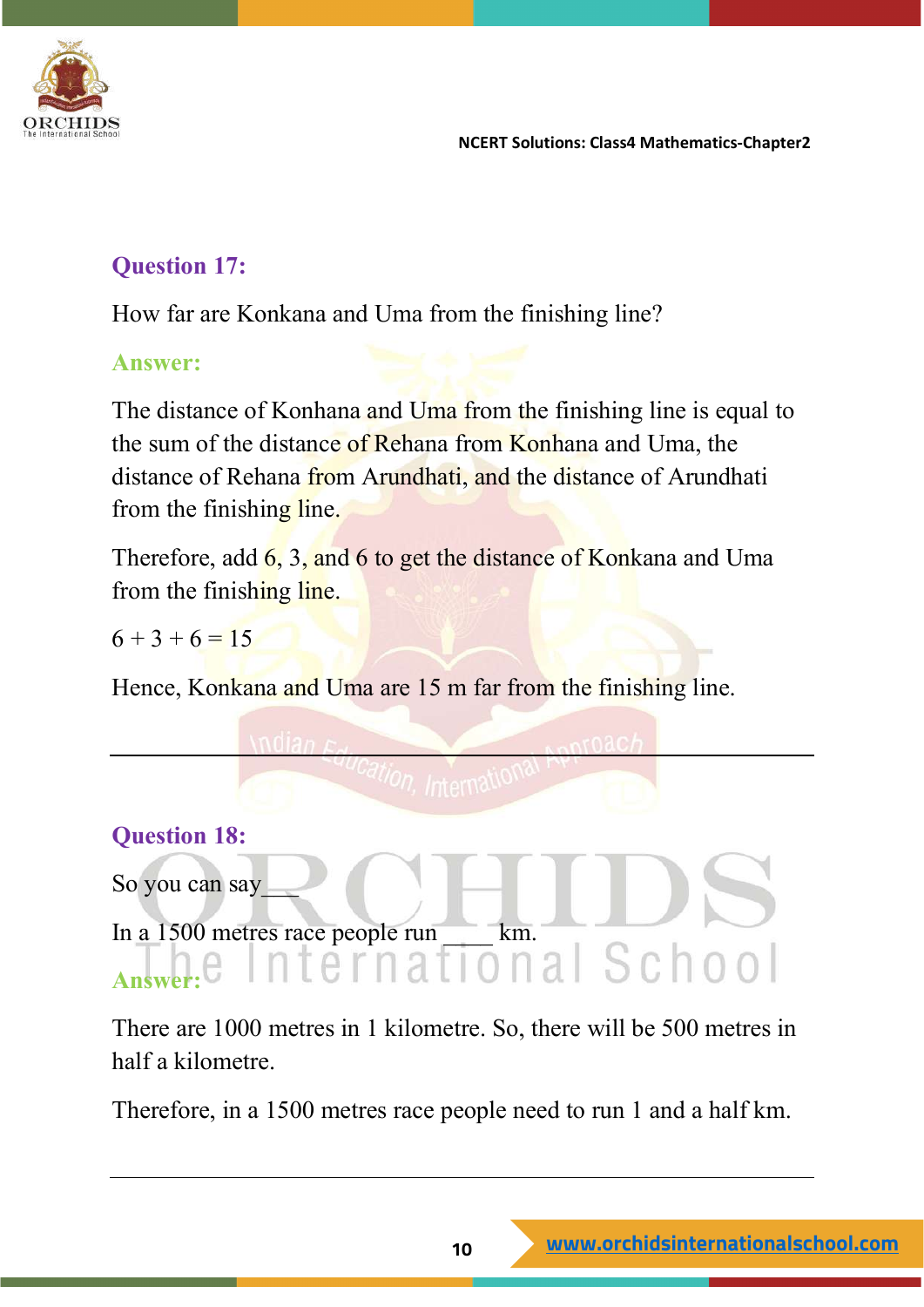

#### **Question 19:**

In a 3000 metres race people run km.

#### **Answer:**

There are 1000 metres in 1 kilometre. Divide 3000 by 1000 to convert 3000 metres to kilometres.

 $3000 \div 1000 = 3$  km

Therefore, in a 3000 metres race people need to run 3 km.

#### **Question 20:** Page 17

10 rounds of a stadium track =  $\mu$  km

#### **Answer:**

**Step 1:** The track of a stadium is 400 metres. Multiply 400 by 10 to obtain the distance covered in 10 rounds of a stadium track in metres.

 $400 \times 10 = 4000$  m

**Step 2:** 1000 metres is equal to 1 kilometre. Divide 4000 by 1000 to convert 4000 metres to kilometres.<br>  $\begin{bmatrix} 0 & 0 & 0 \\ 0 & 0 & 0 \\ 0 & 0 & 0 \end{bmatrix}$  $4000 \div 1000 = 4$  km

Therefore, 10 rounds of a stadium track  $=$  4 km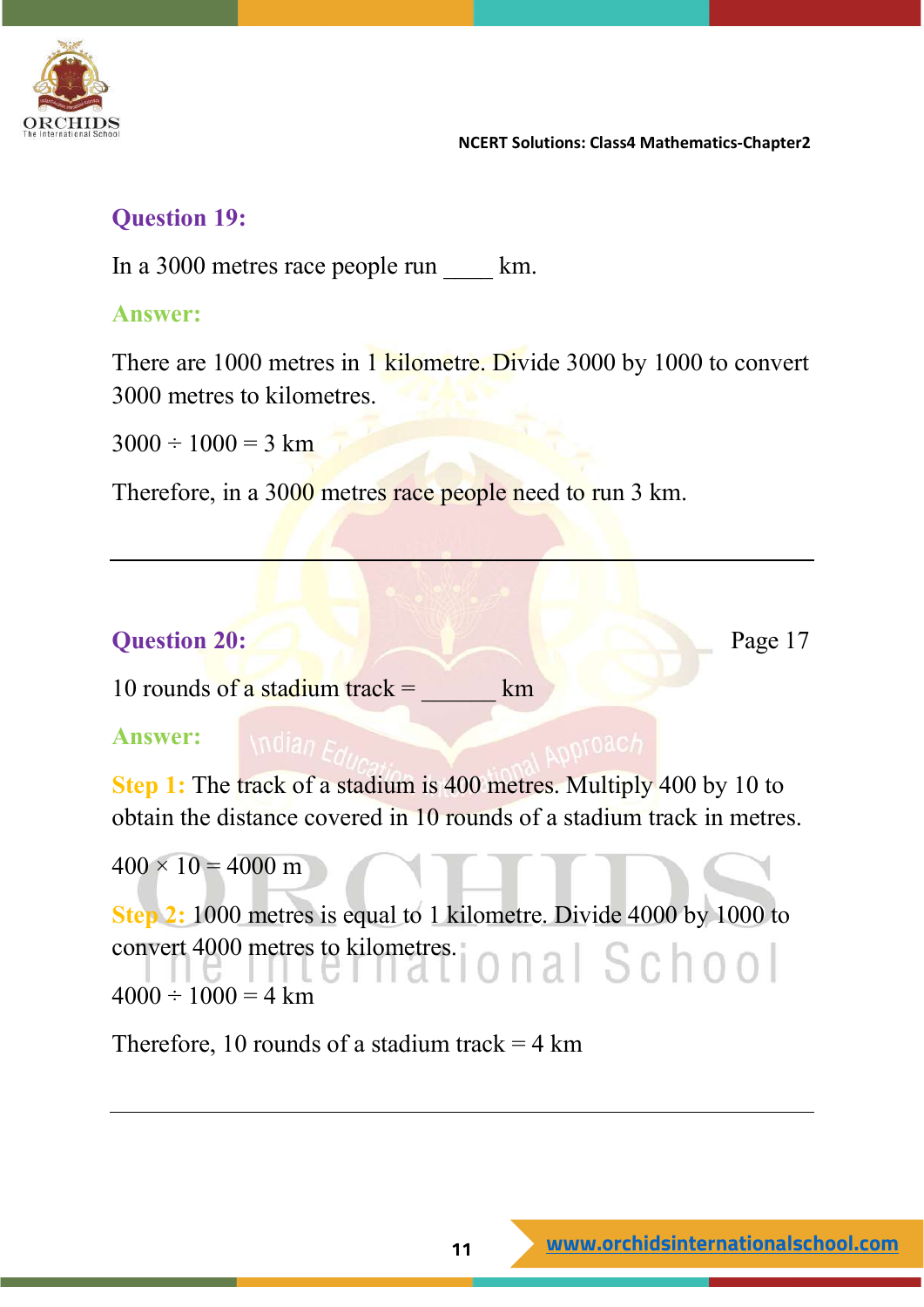

#### **Question 21:**

So, if you run a marathon on a stadium track, you will have to complete rounds!

#### **Answer:**

**Step 1:** The total distance to run in a marathon race is 40 km. Multiply 40 by 1000 to convert 40 km to metres.

 $40 \times 1000 = 40000$  km

**Step 2:** The distance covered in 1 round of stadium track is 400 m. Divide 40000 by 400 to get the number of rounds required to complete a marathon.

 $40000 \div 400 = 100$ 

Therefore, you will have to complete 100 rounds.

#### **Question 22:**

Dhanu has the longest jump of 3 metres 40 cm. Gurjeet is second. His jump is 20 cm less than Dhanu's. Gopi comes third. His jump is only 5 cm less than Gurjeet's jump. onal School How long are Gurjeet's and Gopi's jumps?

#### **Answer:**

**Step 1:** Dhanu's jump is 3 metres 40 cm.

Since Gurjeet jumps 20 cm less than Dhanu, subtract 20 cm from 3 metres 40 cm to get the length of Gurjeet's jump.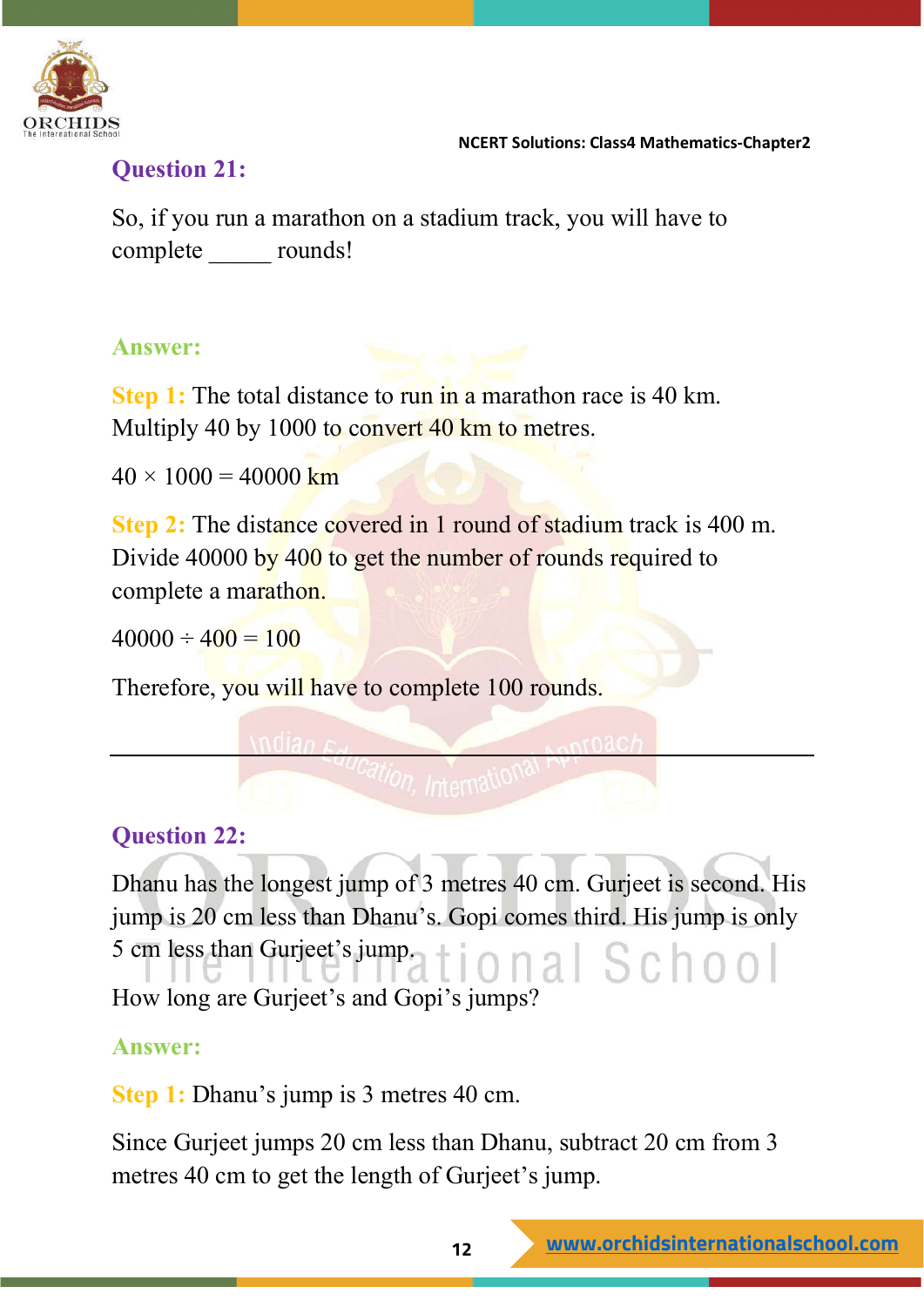

 **NCERT Solutions: Class4 Mathematics-Chapter2**  $(3 \text{ metres } 40 \text{ cm}) - 20 \text{ cm} = 3 \text{ metres } 20 \text{ cm}$ 

**Step 2:** Since Gopi jumps 5 cm less than Gurjeet, subtract 5 cm from 3 metres 20 cm to get the length of Gopi's jump.

 $(3 \text{ metres } 20 \text{ cm}) - 5 \text{ cm} = 3 \text{ metres } 15 \text{ cm}$ 

Therefore, Gurjeet's jump is 3 m 20 cm long and Gopi's jump is 3 m 15 cm long.

#### **Question 23:**

Try and see how far you can jump.

#### **Answer:**

Jump as high as you can and record the length of your jump.

#### **Question 24:**

How far can you throw a ball? \_\_\_\_\_ metres.

#### **Answer:**

Take a ball and throw it. Record the maximum distance covered by the ball. Write your answer in meters.

#### **Question 25:**

Look for a big ball, like a football or volleyball. How far can you kick it?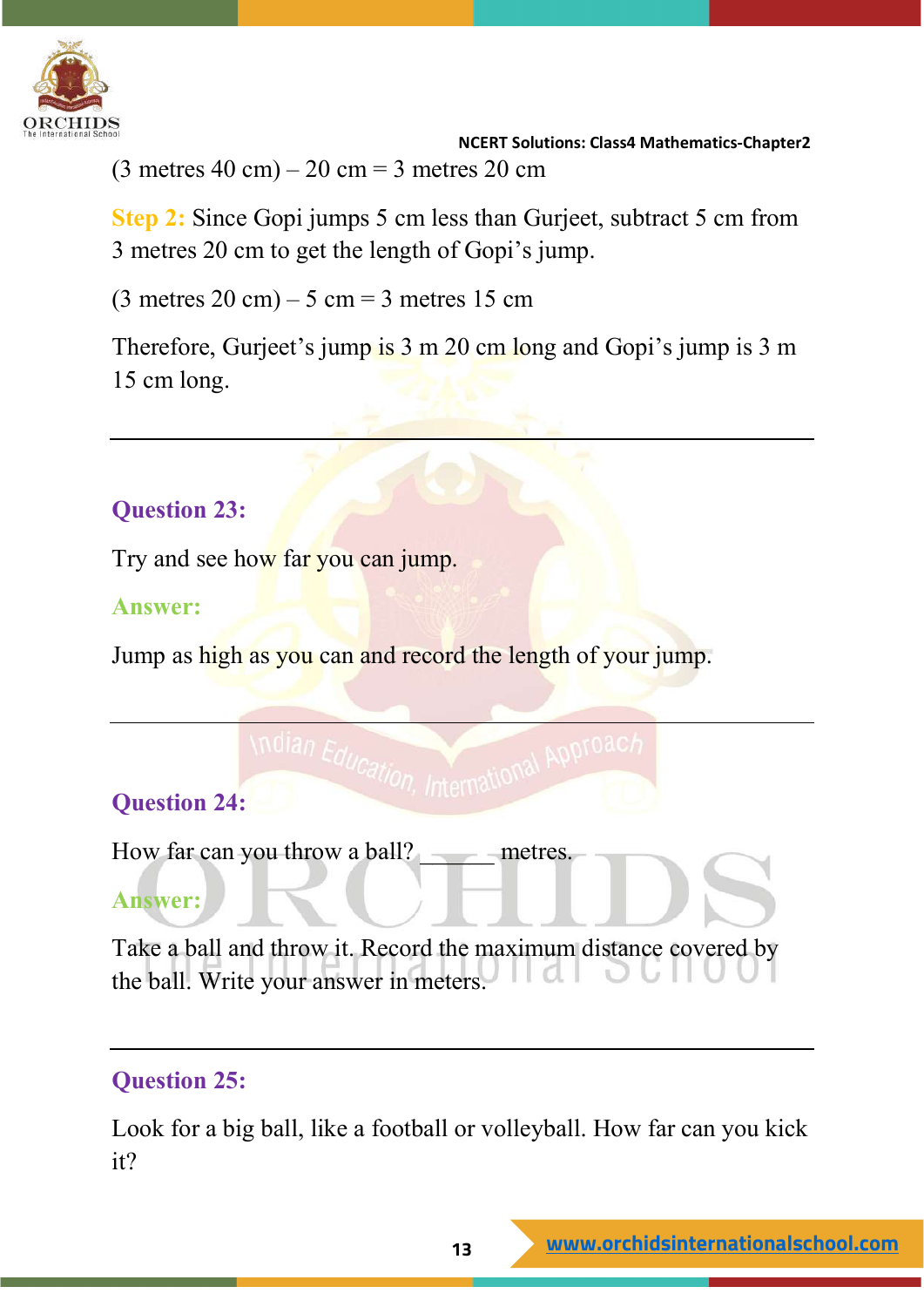

#### **Answer:**

Kick a ball like the way you play football. Record the distance covered by the ball.

#### **Question 26:** Page 18

Here are the Indian Records and World Records for some jumps.

| <b>Sports</b>     | World Record         | <b>Indian Record</b>   |
|-------------------|----------------------|------------------------|
| High Jump (Men)   | Javier S. (2m 45 cm) | Chandra Pal (2m 17 cm) |
| Long Jump (Men)   | Mike P. (8m 95 cm)   | Amrit Pal (8m 8 cm)    |
| High Jump (Women) | Stefka K. (2m 9 cm)  | Bobby A. (1m 91 cm)    |
| Long Jump (Women) | Galina C. (7m 52 cm) | Anju G. (6m 83 cm)     |

Find out from the table:

How many centimetres more should Chandra Pal jump to equal the Men's World Record for high jump?

#### **Answer:**

The Men's World Record for high jump is 2m 45 cm. The length of Chandra Pal high jump is 2m 17 cm. Subtract 2m 17 cm from 2m 45cm to get the answer.

### $(2m 45cm) - (2m 17cm) = 28 cm$  0 1 2 S C 1 0 0

Therefore, he should jump 28 cm more.

#### **Question 27:**

How many centimetres higher should Bobby A. jump to reach 2 metres?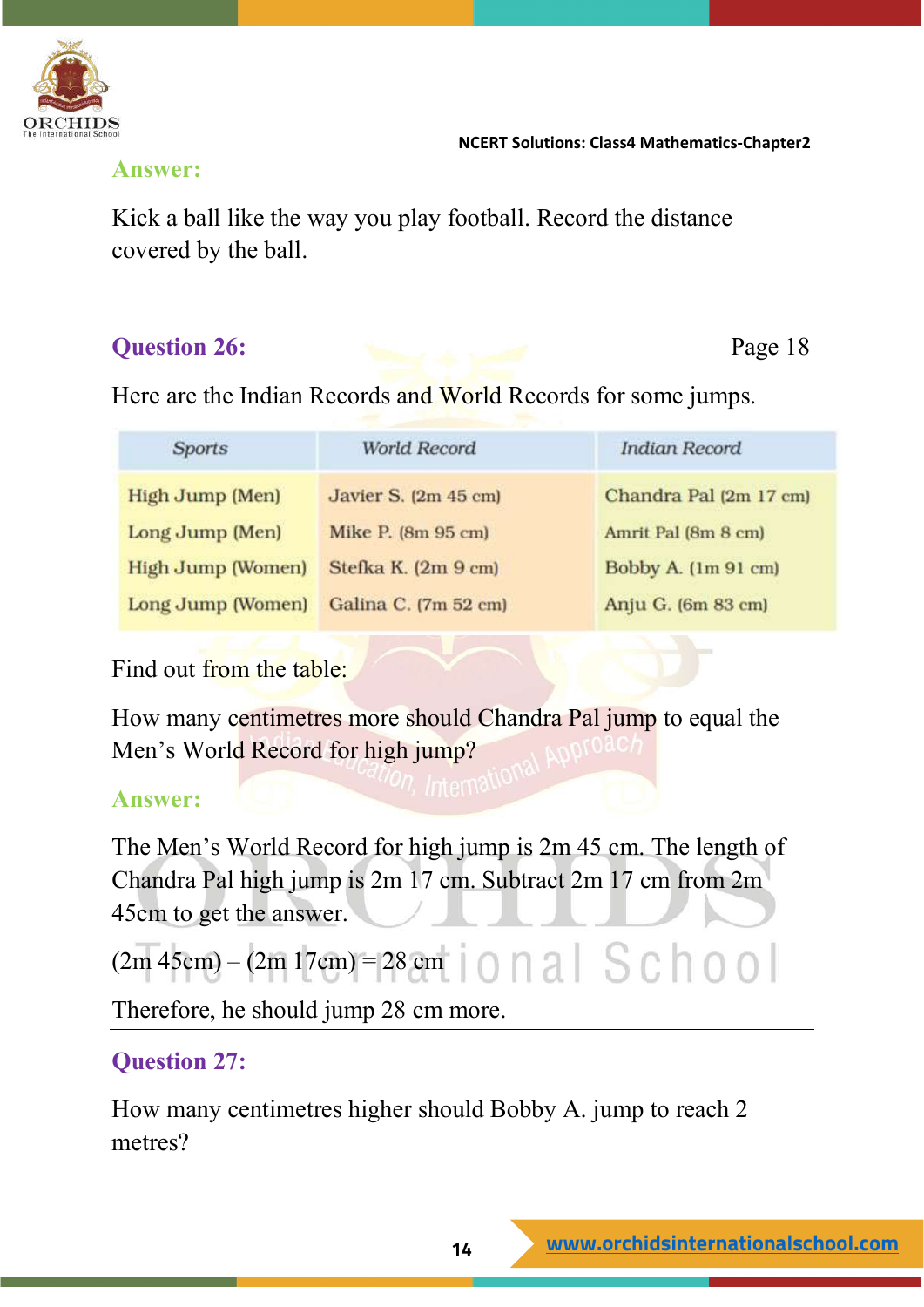

#### **Answer:**

- **Step 1:** The length of Bobby A. jump is 1 m 91 cm. We know,
- $100 \text{ cm} = 1 \text{ m}$ . Therefore, the length of Bobby A.'s jump is:
- $100 \text{ cm} + 91 \text{ cm} = 191 \text{ cm}.$
- **Step 2:** Multiply 100 by 2 to convert 2m to centimetres.
- $100 \times 2 = 200$

**Step 3: Subtract 191 from 200 to get the answer.** 

 $200 - 191 = 9$ 

Therefore, Bobby A.'s jump should be 9cm higher to reach 2m.

We know,  $1m = 100$  cm. Therefore, half metre  $= 50$ cm.

#### **Question 28:**

Galina's long jump is nearly

- a) 7 metres
- b) 7 and a half metres
- c) 8 metres

#### **Answer:**

The length of Galina's long jump is 7 m 52 cm. Half meter is equal to 50 cm. Therefore, Galina's jump is nearly 7 and a half metres.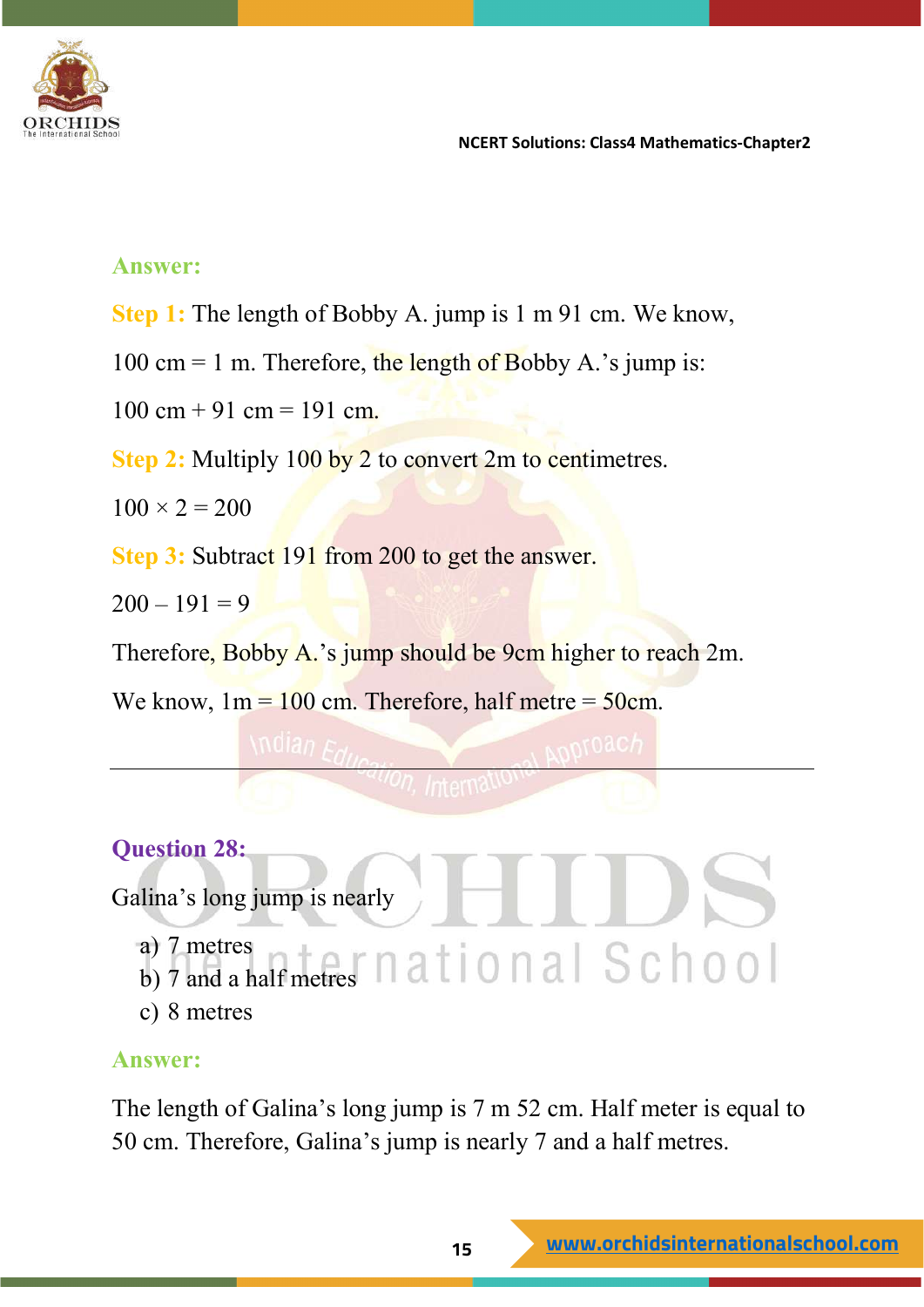

 **NCERT Solutions: Class4 Mathematics-Chapter2** Hence, the option b is the correct answer.

#### **Question 29:**

Look at the Women's World Records. What is the difference between the longest jump and the highest jump?

#### **Answer:**

Women's World Record for longest jump is 7m 52 cm and for highest jump is 2m 9 cm.

Subtract 2m 9 cm from 7m 52 cm to obtain the difference.

 $(7m 52 cm) - (2m 9 cm) = 5m 43 cm$ 

The difference between the longest and the highest jump is 5m 43 cm.

#### **Question 30:**

If Mike P. could jump centimetres longer, his jump would be full 9 metres?

#### **Answer:** International S

The length of Mike P. jump is  $8m 95$  cm. We know  $1m = 100$  cm. Subtract 95 cm from 100 cm to obtain the difference.

 $100 \text{ cm} - 95 \text{ cm} = 5 \text{ cm}$ 

Therefore, if he could jump 5 cm longer, his jump would be full 9 metres.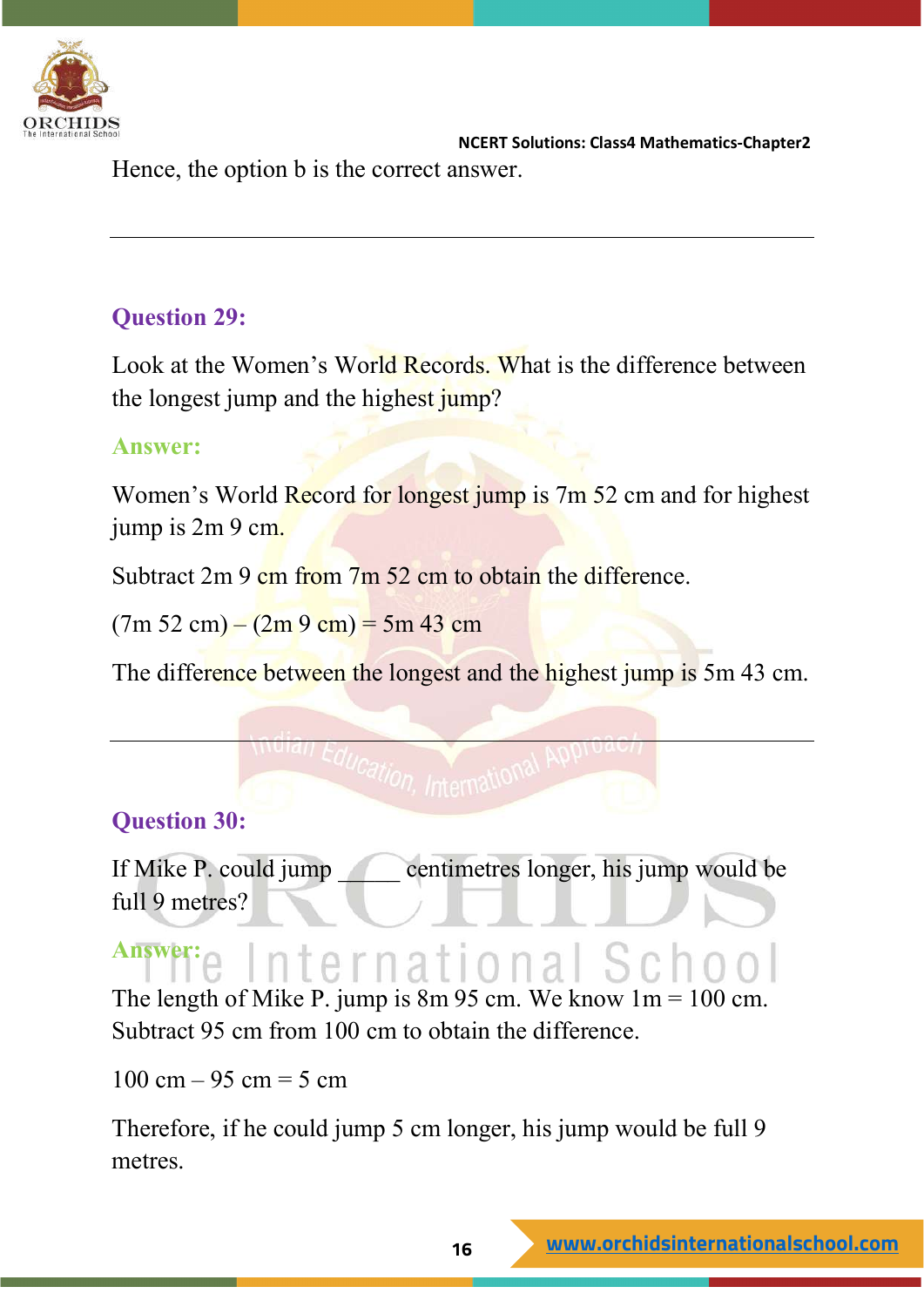

#### **Question 31:**

Whose high jump is very close to two and half metres?

- a) Stefka K.
- b) Chandra Pal
- c) Javier S.
- d) Bobby A.

#### **Answer:**

Observe the record given in the table. The length of Javier S. jump is 2m 45 cm.

Half metre is equal to 50 cm. Therefore, his jump is approximately two and a half metres.

Hence, the option c) is the correct answer.

#### **Question 32:** Page 19

The doctor has told Devi Prasad to run 2 km every day to stay fit. He took one round of this field. How far did he run?school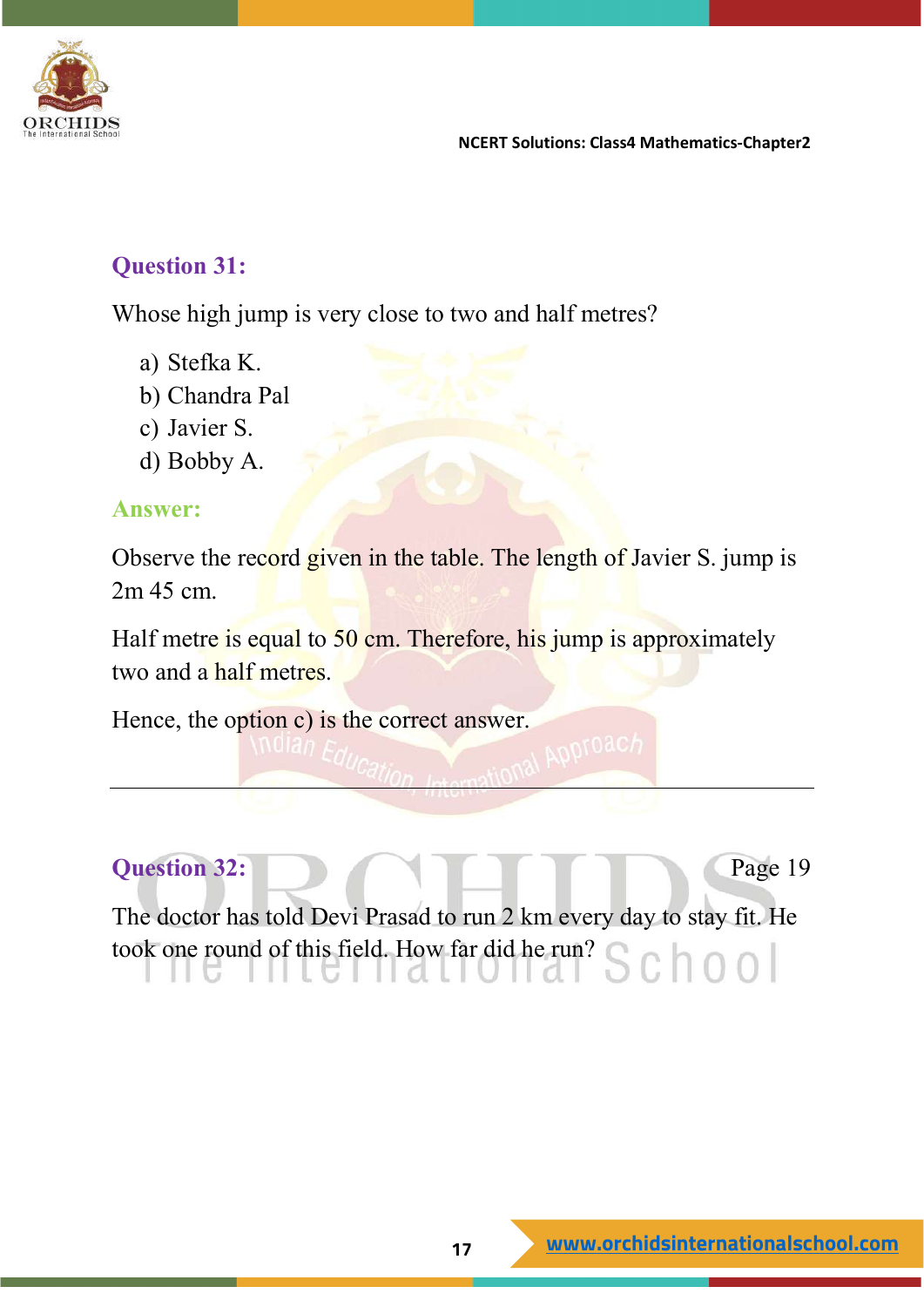



#### **Answer:**

**Step 1:** Add 500 m four times to obtain the distance covered in one round.

 $500 \text{ m} + 500 \text{ m} + 500 \text{ m} + 500 \text{ m} = 2000 \text{ m}.$ 

**Step 2:** We know, 1 km = 1000 m. Divide 2000 by 1000 to convert 2000 m to kilometres.

 $2000 \div 1000 = 2$ 

Therefore, he ran 2 km in one round.

## The International School

#### **Question 33:**

The field was very far from his home. So he chose a park nearby. The boundary of the park was about 400 metres long.

How many rounds of the park must Devi Prasad run to complete 2 km?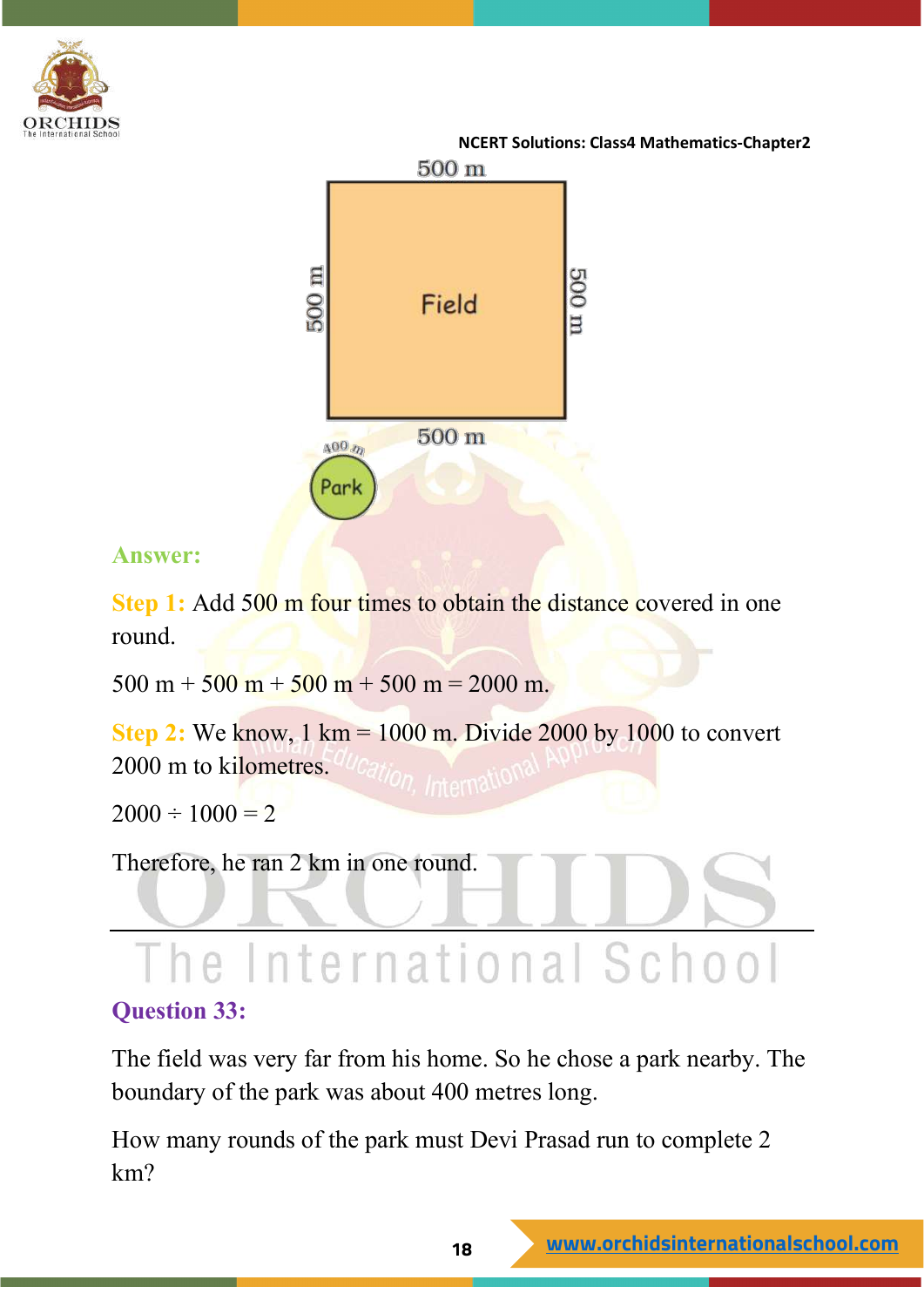

**Answer:**

**Step 1:** Multiply 2 by 1000 to convert 2 km to metres.

 $2 \times 1000 = 2000$  m

**Step 2:** The distance covered in one round is 400 m. Divide 2000 by 400 to get the answer.

 $2000 \div 400 = 5$ 

Therefore, he has to run 5 rounds of the park to complete 2 km.

#### **Question 34:**

One day the weather was very good and a cool breeze was blowing. He felt so good that he kept jogging till he got tired after 8 rounds. That day he ran **km** and metres!

#### **Answer:**

**Step 1:** Distance covered in one round is 400m. Multiply 400 by 8 to obtain the distance covered in 8 rounds.

 $400 \times 8 = 3200$ m

**Step 2:** Distance covered in 8 rounds is 3200m that is 3000m + 200m. We know 1000m = 1 km. Divide 3000 by 1000 to convert 3000m to kilometres.

 $3000 \div 1000 = 3$  km

Therefore, he ran 3 km and 200m.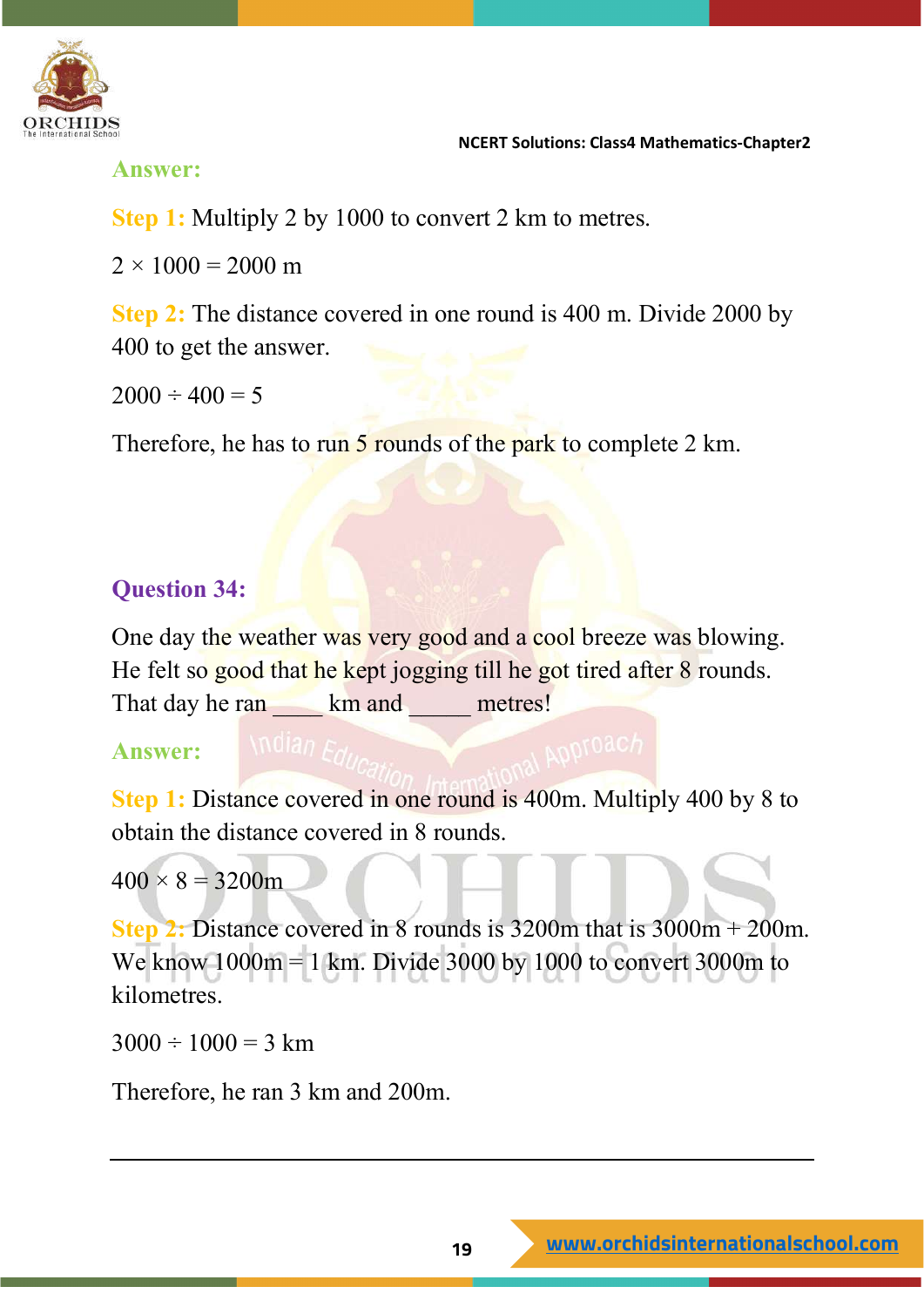

#### **Question 35:**

The Qutab Minar is 72 metres high. About how many metres high is your classroom?

Guess how many rooms, one on top of the other, will be equal to the Qutab Minar. Explain how you made a guess.

#### **Answer:**

Measure the height of your classroom in metres and then divide 72 by the obtained height to get the number of rooms required.

#### **Question 36:** Page 20

Subodh is going to Kozhikode which is 24 kilometres (km) away. Manjani is going to Thalassery which is 46 km away in the opposite direction.

How far is Kozhikode from Thalassery?

#### **Answer:**

Add 24 and 46 to obtain the distance between Kozhikode and Thalassery.  $24 + 46 = 70$  km ternational School

Therefore, Kozhikode is 70 km far from Thalassery.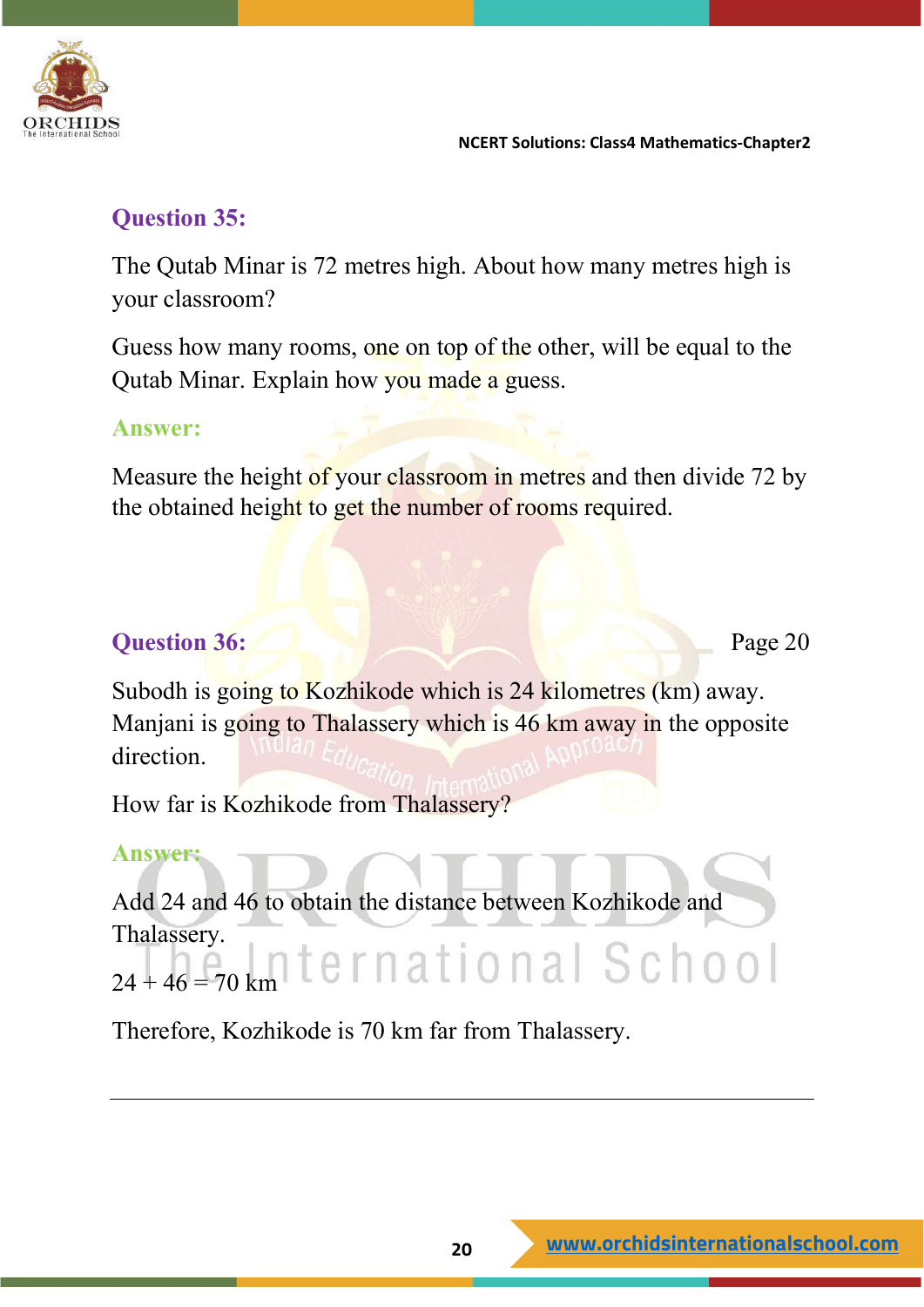

#### **Question 37:**

Momun comes to school from very far. He first walks about 400 metres to the pond. With slippers in his hands, he then walks 150 metres through the pond. Next he runs across the 350 metres wide green field. Then he carefully crosses the 40 metres wide road to reach his school.

How much does Momun walk every day to reach school?

#### **Answer:**

Add all the distances that is covered by Momun to get the total distance he walks to reach school.

 $400 + 150 + 350 + 40 = 940$ m

Therefore, he walks 940 m every day to reach school.

#### **Question 38:**

Is it more than 1 km?

#### **Answer:**

Momun walked 940m every day. We know 1000m = 1 km, 940 m is less than 1000 m. Therefore, it is less than 1 km.

International Approac

#### **Question 39:** Page 21

Find out how far your friends live from school and fill the table.

Write in metres or kilometres.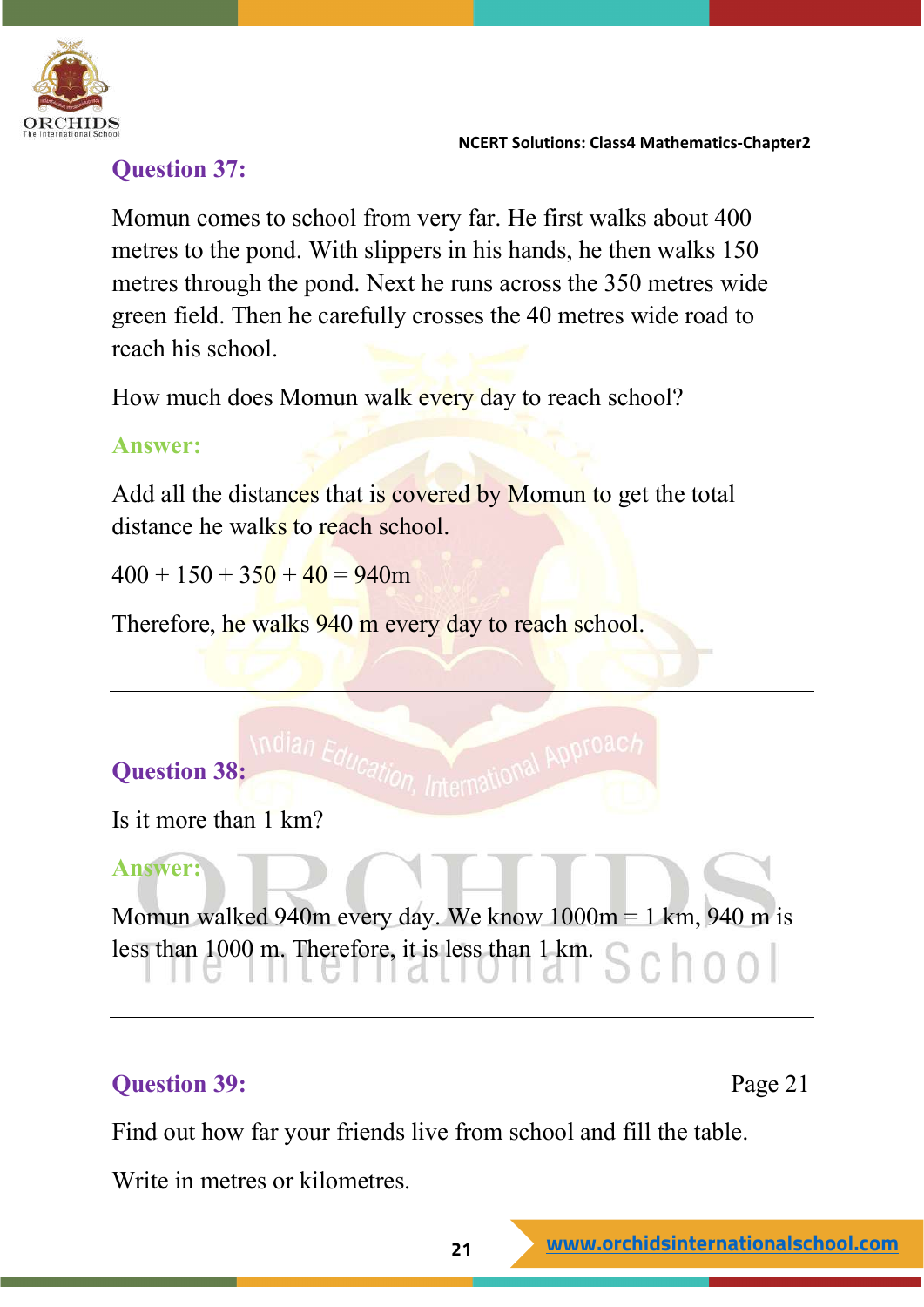

| Friend's name | Distance of home<br>from school |
|---------------|---------------------------------|
|               |                                 |
|               |                                 |
|               |                                 |
|               |                                 |

Who among you lives nearest to the school?

Who lives farthest from the school?

How many children live less than 1 kilometre away from your school?

Is there anyone who lives more than 5 km away from school?

How do they come to school?

#### **Answer:**

Select your friends and ask them the distance from their home to the school and fill it in the table. Then observe the data of the table to answer the remaining questions.

# **Question 40:** How long is the thread in a reel?

#### **Answer:**

The length of the tread depends upon the thickness of the reel. In general, the length can be 100m, 200 m, or even 500m.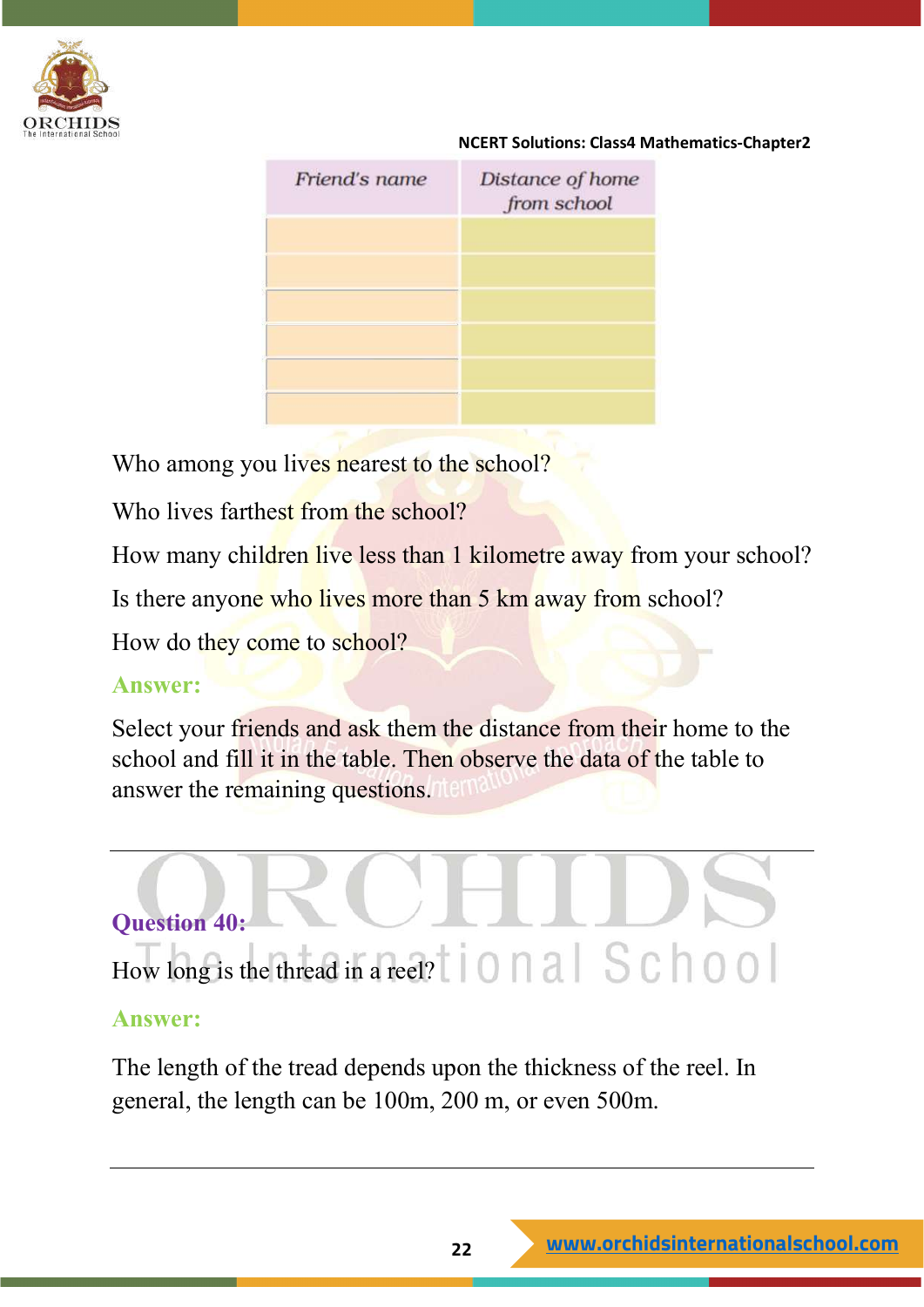

#### **Question 41:**

How long is the string of a kite reel? Can it be more than a kilometre long?

#### **Answer:**

The string of a kite reel depends upon the size of the kite. It can be 500m or 900m. Yes, it can be more than a kilometre long as well.

#### **Question 42:**

If a handkerchief is made out of a single thread, how long would that thread be?

#### **Answer:**

If a handkerchief is made out of a single thread, then the length of the thread required depends upon the size of the handkerchief. In general, the length of the thread is approximately 4000 m.



Which is the highest building that you have ever seen? About how many rooms high was it?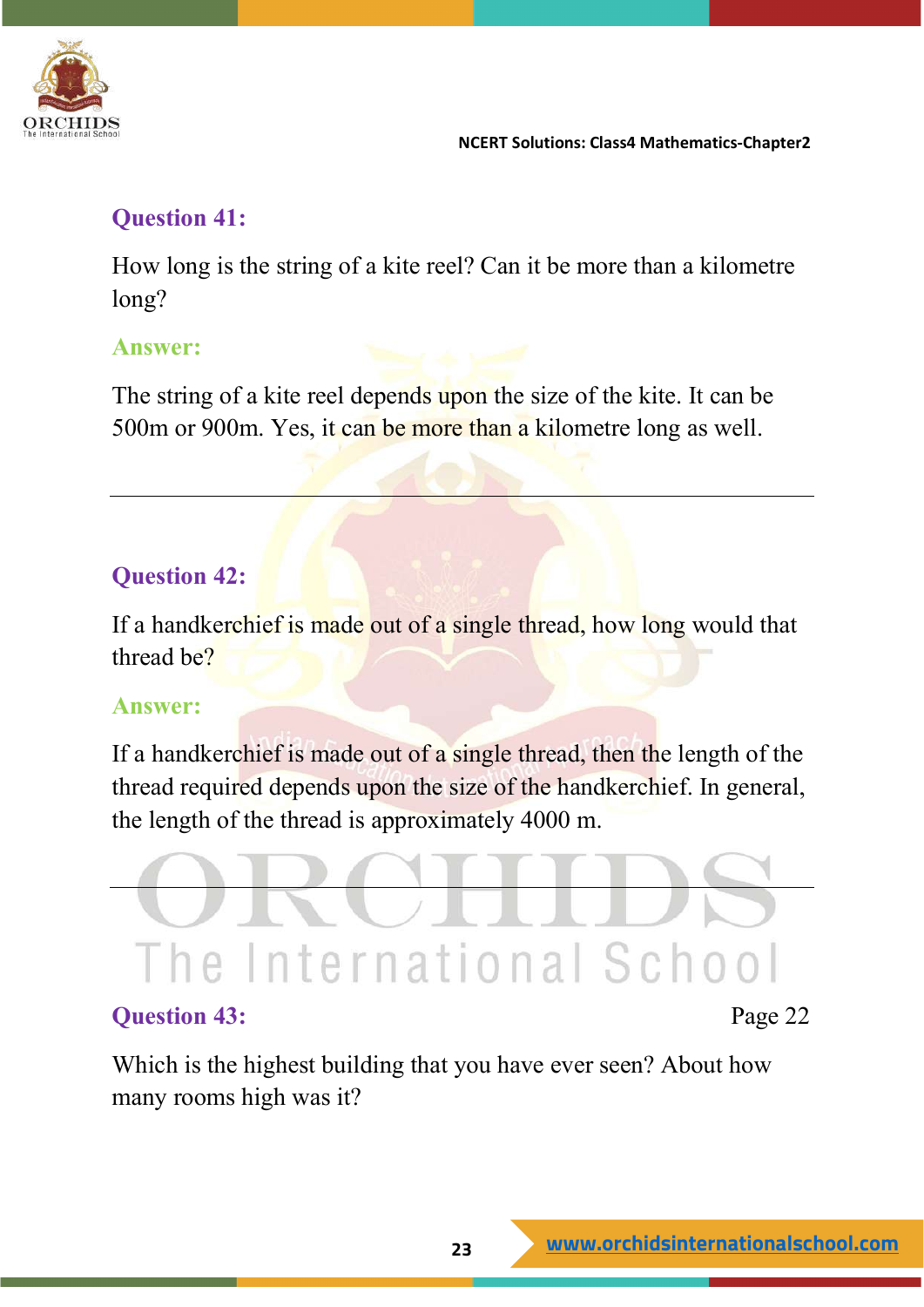

#### **Answer:**

Recollect all the buildings that you have seen and write the name of the highest building. Compare the height of the highest building to the height of your room.

#### **Question 44:**

How high can a kite go? Can it go higher than the Qutab Minar?

#### **Answer:**

In general, the kite can go up to the height of 40 to 50 metres. The height of Qutab Minar is 72 metres. Therefore, the kite cannot fly higher than the Qutub Minar.

**Question 45:**

How high can a plane fly? Can it fly higher than Mount Everest which is about 9 km high?

### Answer: e International School

In general, a plane can fly up to the height of 13 km. Yes, a plane can fly higher than theMount Everest.